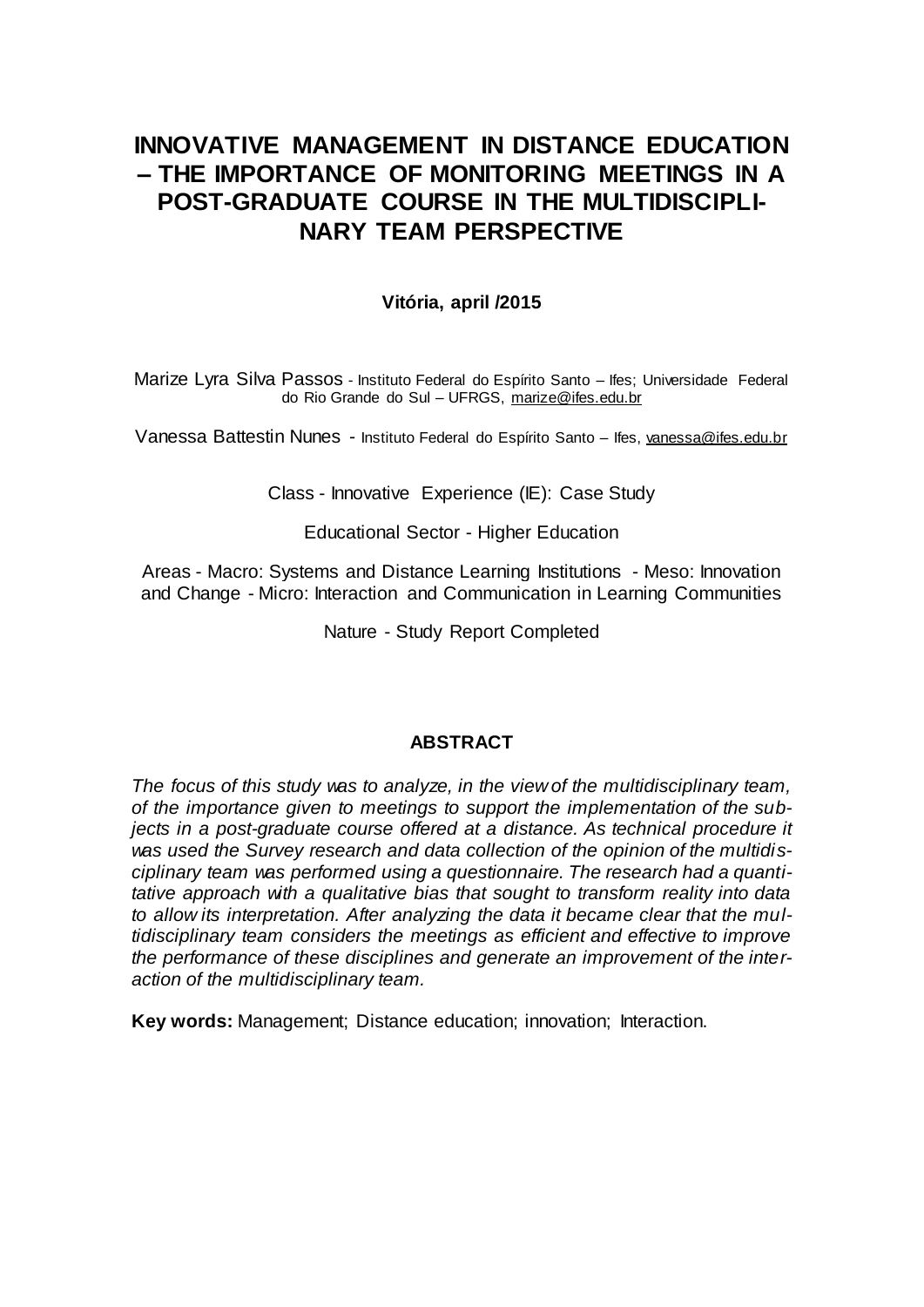#### **1. Introduction**

The Distance Learning (DL) has emerged as the main phenomenon of changes in education in the early twenty-first century. It brings changes in the learning process and also in the way they manage these new types of courses, since the method implemented in the various levels of education presents innovative character, as pointed out in several studies (RUMBLE 2003; NUNES, 2009; SOUZA; FARIA, 2013).

Nunes (. 2009, p 3) states that in recent decades the implementation of a new generation of courses offered at a distance, "[...] began to open possibilities to promote educational opportunities for large populations." This new generation of courses no longer only focus on "[...] quantitative criteria, but mainly on the basis of quality, flexibility, freedom and criticism notions." These in turn have their own characteristics and complexities that: "[...] now requires new education system management processes" (Bernardi et al, 2013, p. 135).

Peters (2004) points out that offering courses in distance education mode involves the application of industrial processes in conveying instruction among these we can highlight: systematic planning; specialization of the work team; production of own materials; automation, standardization and quality control and use of modern communication technologies. From this perspective the Instituto Federal do Espirito Santo (IFES), which offers distance learning courses for over nine years, seeking with his research body to test the use of new processes to support teaching and management of distance education.

The course focus of this study was the postgraduate course in computers in education (PCE), which is managed by a multidisciplinary team consisting of: course coordinator, tutoring coordinator, instructional designer, pedagogue, teachers and tutors (NOBRE et al , 2011). To ensure that the courses offer process occurs effectively and efficiently, and ensure the integration of process players, the ongoing staff proposed the establishment of three control meetings for each subject: the initial, intermediate and final. Thus, research is aimed to analyze, on the view of the multidisciplinary team, the importance attached to these meetings.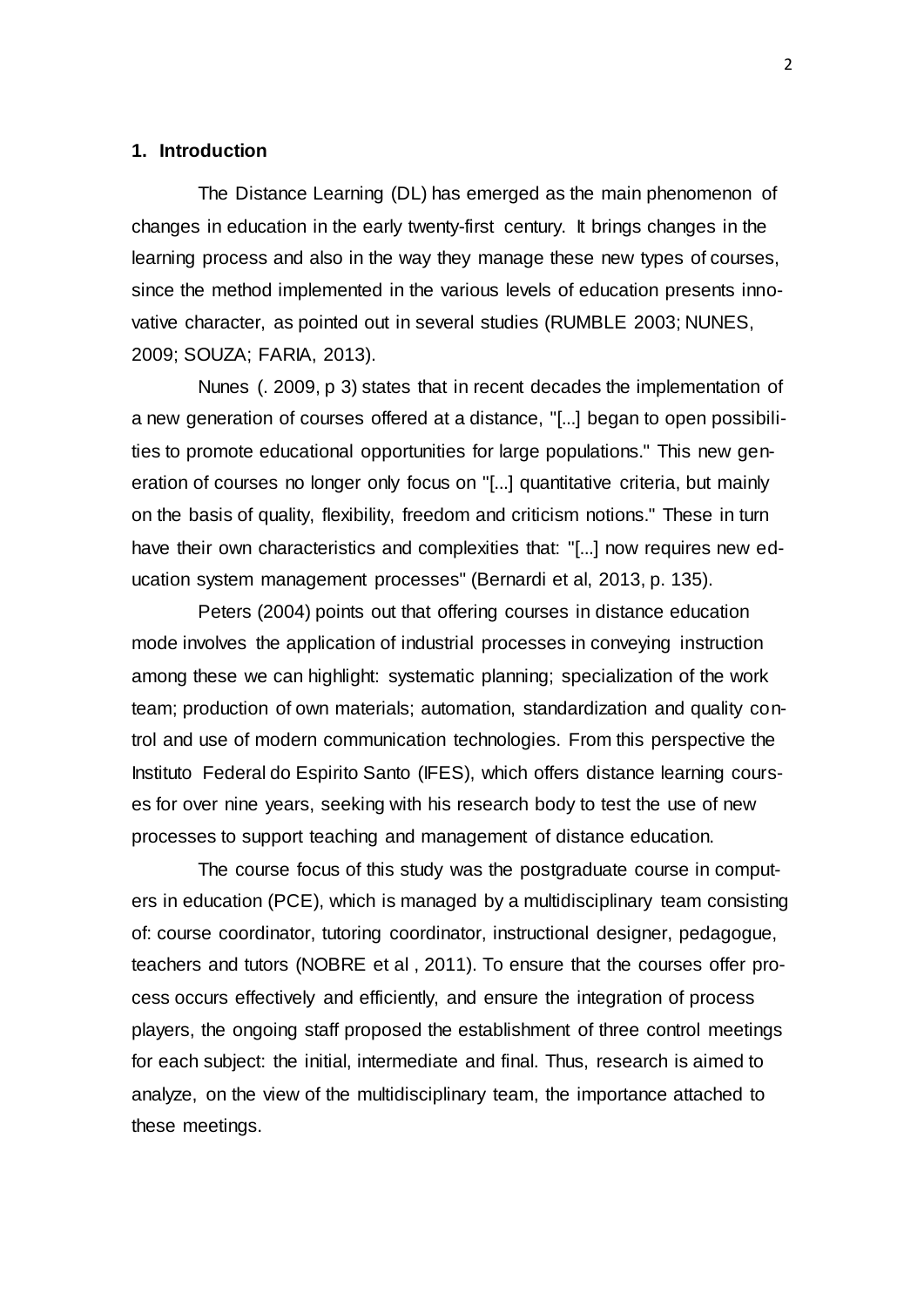#### **2. Management in DE**

With the growth in the offer of distance education, educational institutions began to live with new ways to view and organize education, and therefore seek to identify and develop academic processes geared to this new reality in the educational and administrative point of view. According to Bernardi and others (2013, p. 135-136),

> [...]the management of distance education is linked to the paradigm of the network society. In this it is required of the institutions to adopt policies and flows that enable and qualify the relationships inside. From these actions, we propose a new concept of educational organization that requires decentralized, participatory, integrated and interdependent functions.

The management is a process comprising the planning, organization, coordination and control of decision-making actions aiming to develop activities in an efficient and effective way (SARTORI and ROESLER, 2005; RUMBLE 2003; LACOMBE; HEILBORN 2003).

On the other hand educational management is a specific action that aims to organize and mobilize the human and material conditions, available and necessary to the success of the educational process that needs to be characterized as democratic and participatory. It is assumed responsibility and active participation of all stakeholders seeking to increasingly significant educational outcomes as a collective commitment (BERNARDI et al, 2013).

The education management, specifically the management of distance education, seeks guidance for strengthening relations within a new concept of educational organization based on physical distance between students, faculty and institution, that: "[...] demand management of decentralized, participatory, interdependent, but also integrated functions [...] ".

In this context it is noted; "[...] The need for an adequate and differentiated management, mainly related to the design aspects, teaching, planning and communication strategies [...]" (BERNARDI et al, 2013, p. 137).

#### **3. Management innovation in DE**

The significant growth of organizations offering DE courses has caused teachers and administrators to become aware of the need to reflect on how to organize and manage these systems, although it is not a simple task, as it in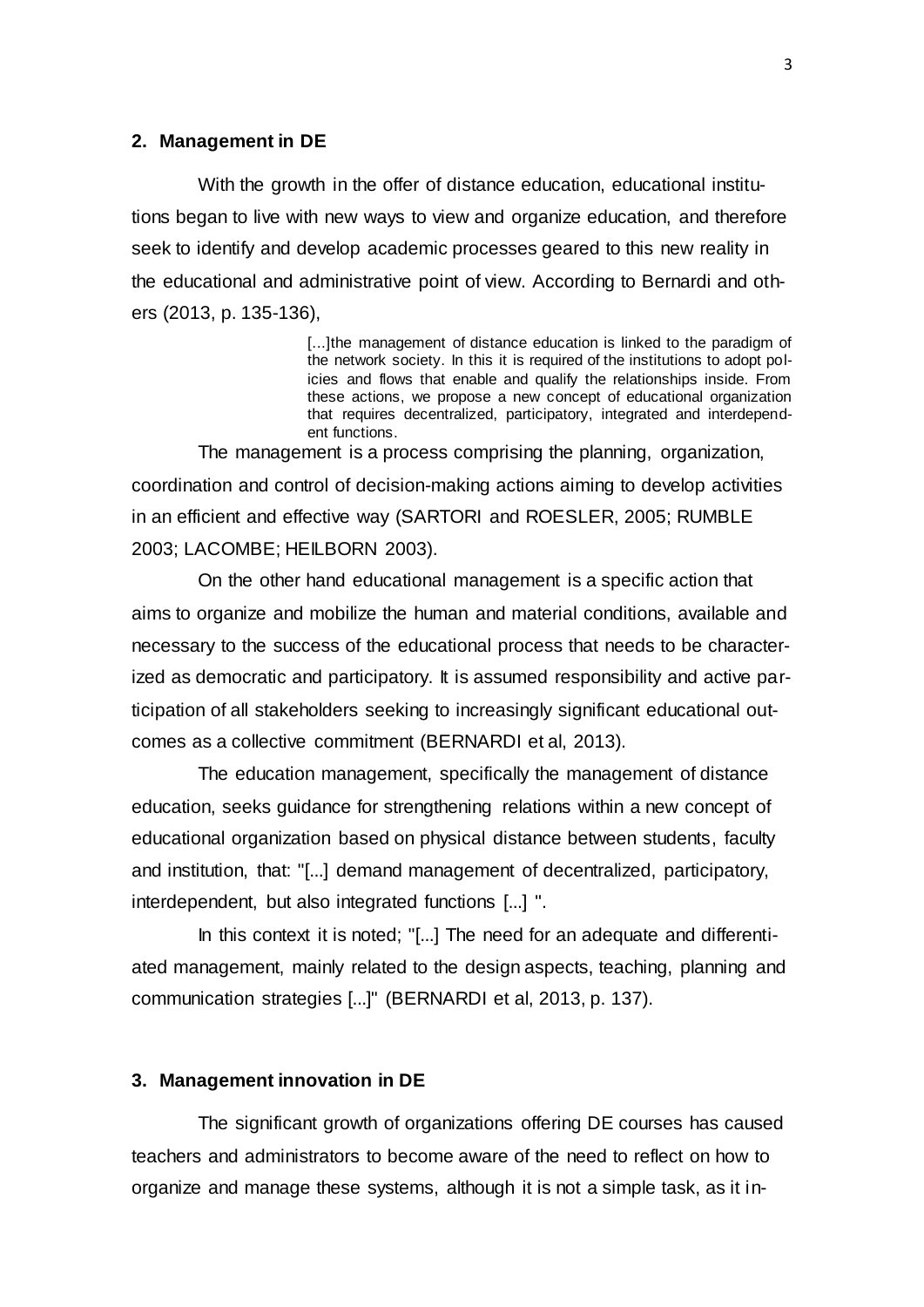volves a large number of players: students, teachers, tutors, managers, technical staff, infrastructure and the institution itself among others, which requires managers careful attention to the decision-making (SOUZA; FARIA, 2013; RUMBLE 2003).

As seen previously,

[...]DE management requires an understanding of the variables that make up the whole of your system. Knowledge about your coverage can facilitate the search for innovative, creative and economically viable solutions. On the other hand, poses challenges for managers (Bernardi et al, 2013, p. 138).

Due to the characteristics and complexity of DE, the innovation process in its management is natural and expected, and permeates various degrees of novelty and complexity inherent in this type of education,

> [...] so that it often requires the development and adaptation of solutions and models to the specific organizational context considered, reflecting the need for the innovation process to be investigated in this context (SOUZA; FARIA, 2013 p. 314-315).

All previous arguments support the idea that research on innovation in the context of DE is important, since the dynamics of innovation can raise reflections upon improvement initiatives in the management of these systems. In order to achieve this purpose, this article presents and discusses innovative management experience that was due to the implementation of meetings, initial, intermediate and final, which are designed to monitor and assist in the correction of management of the course subjects offered.

### **4. The initial, intermediate and final meetings**

In IFES the Postgraduate courses have as managing body: the Course Collegiate, who are responsible for deciding on matters related to teaching and research developed in the respective course, but do not perform a thorough monitoring of each discipline. In PCE, it is worth highlighting the implementation of the initial, intermediate and final meetings, promoted by the coordination team to facilitate the achievement of efficiency and effectiveness in the disciplines offering process.

These meetings can be in person or online and occur between teacher and distance tutors, with the support of a member of the coordination team. For each meeting, the teacher, with the support of the classroom and distance tutors is responsible for the completion of a minutes that is available to be con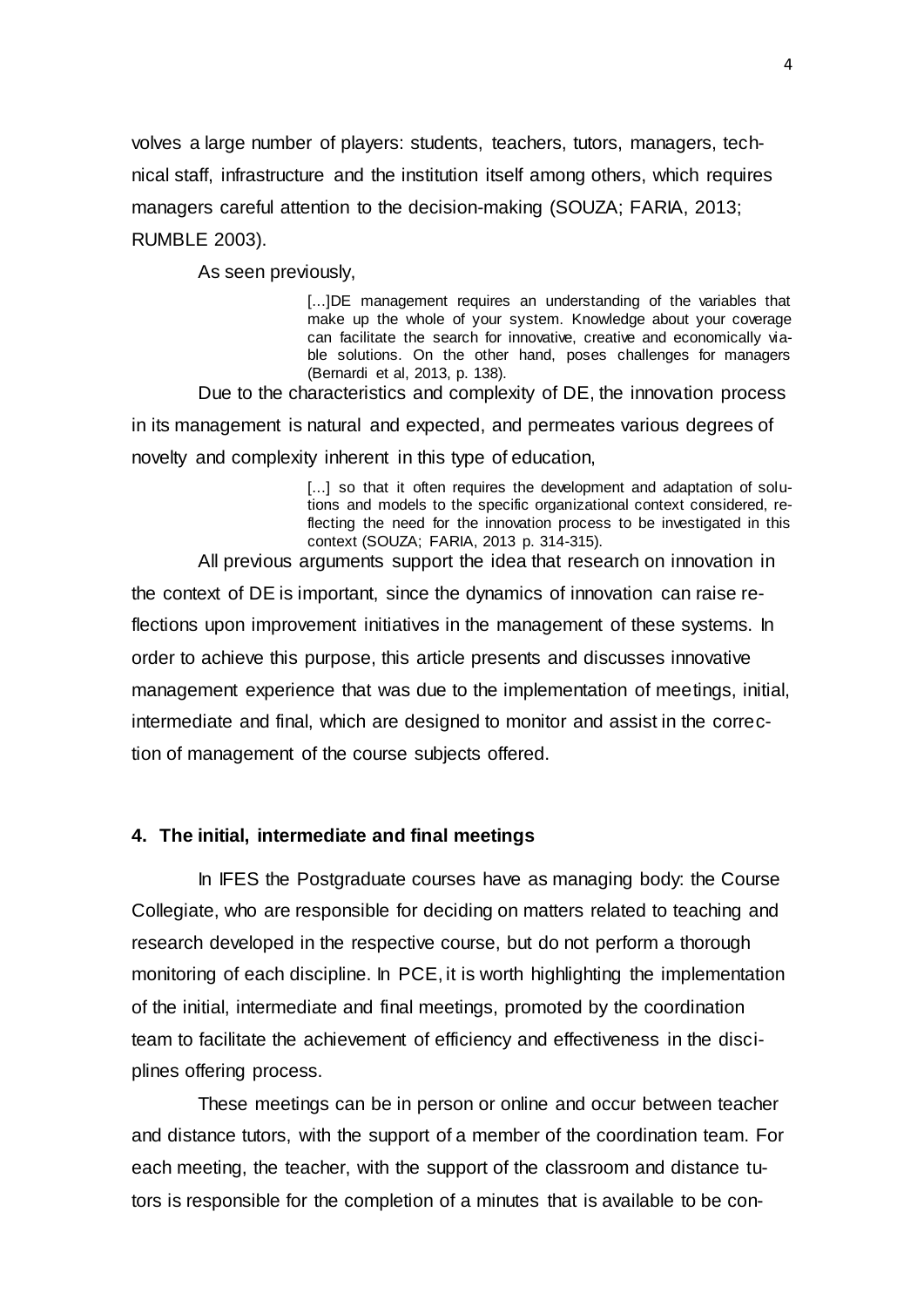sulted by the coordination team, which facilitates the assimilation of the topics discussed (NUNES; NOBRE; PASSOS , 2013).

In the case of PCE, subjects are offered in pairs. So there is a whole interdisciplinary planning and meetings of concomitant subjects occur together so there is a better understanding of the interdisciplinary approach and its implementation by tutors in the process of teaching and learning. Meetings are attended by teachers and tutors from both disciplines, resulting in the completion of two minutes, one for each discipline.

The **initial meeting** aims to present the discipline, its methodology and evaluation activities and the correction criteria. This should occur at least two weeks before the start of the course. The pedagogue participates in the meeting in addition to the teachers and tutors (PASSOS; NOBRE; NUNES, 2014).

The **intermediate meeting** aims to adjust the implementation of the discipline, especially with respect to tutoring activity. In addition to teachers and tutors, the tutoring coordination also participates. It should take place in half the time expected for the discipline duration, enabling some intervention before completion of the course (NUNES; NOBRE; PASSOS, 2013).

The **final meeting** is aimed at the closing of the grades and the evaluation of the implementation of the discipline, with notes on how to best to work the following disciplines and also in future editions of these same disciplines. In addition, it is done the Survey of good practice and the setting of dates for the closing of pending issues. In addition to teachers and tutors, the course coordinator also participates. It must occur at the end of the course (NUNES; NOBRE; PASSOS, 2013).

## **5. Research Method**

This was an applied and exploratory study that sought to analyze, and increase knowledge about the effectiveness of initial, intermediate and final meetings from the point of views of the multidisciplinary team. As for the approach it was a quantitative research with a qualitative bias that sought to transform reality into data allowing its interpretation. Since its qualitative bias aimed at giving voice to the survey panel as their views on the subject. And with respect to the technical procedure used to evaluate the opinion of the panel it was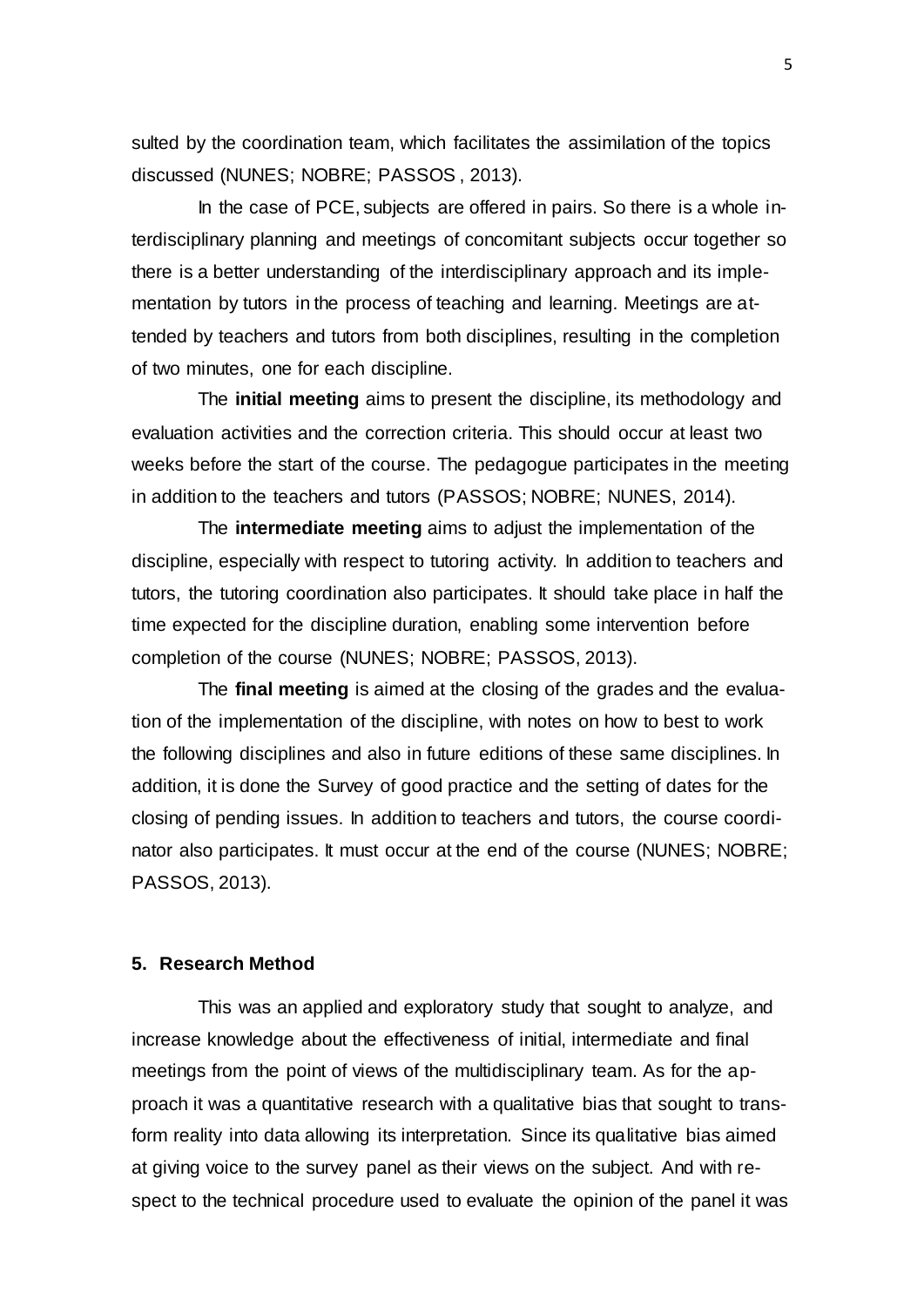used the Survey research, which seeks to obtain data or information about characteristics, actions or opinions of certain group of people. To obtain the data it was applied to the multi-disciplinary team a questionnaire on the effectiveness of meetings. The target audience of this research were the 23 members of the multidisciplinary team, of which 15 agreed to participate, which is equivalent to 65% of the group studied.

To assess the importance attached to PCE meetings we used a questionnaire composed of 26 questions divided into two parts: participant identification and data about meetings. The second part, to facilitate statistical analysis was divided into three constructs: review of the initial meeting, review of the intermediate assembly and review of the final meeting, each of which has five statements about the meeting's contribution to the successful implementation of the course, and they were evaluated on a score ranging from 1 to 5, with 1 being little and 5 being great contribution. In addition to the five statements each construct has an open question where the participant can opine freely about the meeting.

The questionnaire was evaluated by three experts in the field and then its consistency was measured using Cronbach's Alpha. The results were better than expected (alpha  $\geq$  0.55) which indicates a good internal consistency of the constructs (Table 1).

| Constructs                             | Number of items   Cronbach's Alpha |
|----------------------------------------|------------------------------------|
| 1 - Review of the initial meeting      | 0,950                              |
| 2 - Review of the intermediate meeting | 0.936                              |
| 3 - Review of the final meeting        | 0.737                              |

**Table 1 - Analysis of the consistency of the questionnaire constructs.**

Source: Analysis performed in statistical software package for the social sciences version 22.

The questionnaire was built using Google Forms and sent by email to the participants. They had the option, after reading the "free and informed consent term," to respond to the questionnaire or not.

#### **6. Results and discussion**

Of the members of the multidisciplinary team that participated in the study, twelve are women and three are men; they have more than 31 years, and 78% have more than 41 years; they have more than three years of experience on the course and 71% of them have some academic background in edu-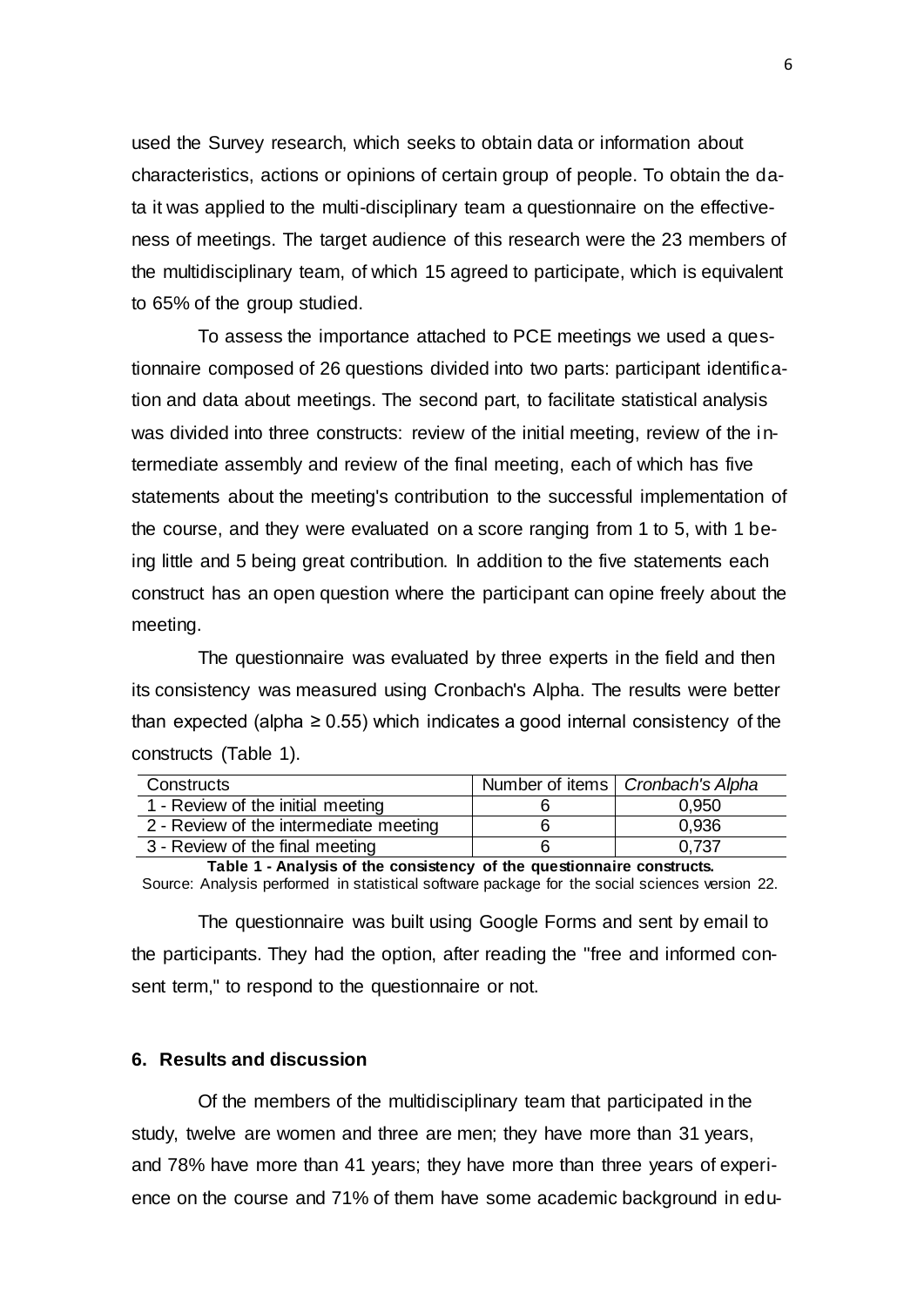cation. After analyzing the socio-demographic data, an analysis of the constructs was carried out and, therefore, we calculated the averages, medians and standard deviation.

The analysis of the first construct (Table 2), which refers to the initial meeting shows that the average of the determinants is high, all above 4, and variability was low. The item guidance on how to act in the discipline was the most valued, followed by understanding the dynamic of the discipline. As these are directly linked to the actions expected of educational management, they have the function of organizing and mobilizing human and material conditions to achieve success in the educational process (SARTORI; ROESLER, 2005; RUMBLE 2003; LACOMBE; HEILBORN, 2003).

| Reunião Inicial (N= 15)                                   | Mínimo | Máximo I | Média ± desvio   Coeficiente   Mediana |             |       |
|-----------------------------------------------------------|--------|----------|----------------------------------------|-------------|-------|
|                                                           |        |          | padrão                                 | de variação |       |
| Entender a dinâmica da disciplina                         | 2,0    | 5.0      | $4.533 \pm 0.8338$                     | 0.70        | 5,000 |
| Entender as tarefas que serão realizadas na<br>disciplina | 2,0    | 5.0      | $4,333 \pm 0,8165$                     | 0.67        | 4,000 |
| Facilita a integração da equipe                           | 2,0    | 5.0      | $4.467 \pm 0.9904$                     | 0.98        | 5,000 |
| Orientações sobre como atuar durante a disciplina         | 3,0    | 5.0      | $4,733 \pm 0,5936$                     | 0.35        | 5,000 |
| Sugestões da equipe são acatadas                          | 2,0    | 5,0      | $4,467 \pm 0,8338$                     | 0.70        | 5,000 |

**Table 2 - Median concerning the general perception of the construct Initial Meeting**  Source: Analysis performed in statistical software package for the social sciences version 22.

These results confirm that the survey participants mostly agree that the initial meeting is important. But these did not have the participation of all the guests, which creates any dissatisfaction, as is clear in the quotes of some participants:

> Sadly we did not got a good quorum at meetings causing important information to be lost by tutors, which makes colleagues to have different procedures or do not understand the proposed task (Teacher 5). The meeting is very important for sure. But not all attend. The absence of a member is very noticeable. And it depends on the conscience of each individual, because participation is encouraged (Teacher 15).

In construct two analysis (Table 3), with respect to the intermediate meeting it is noted that the average of the determinants was slightly lower than those obtained in construct one, but was still greater than or equal to four and with smaller variances.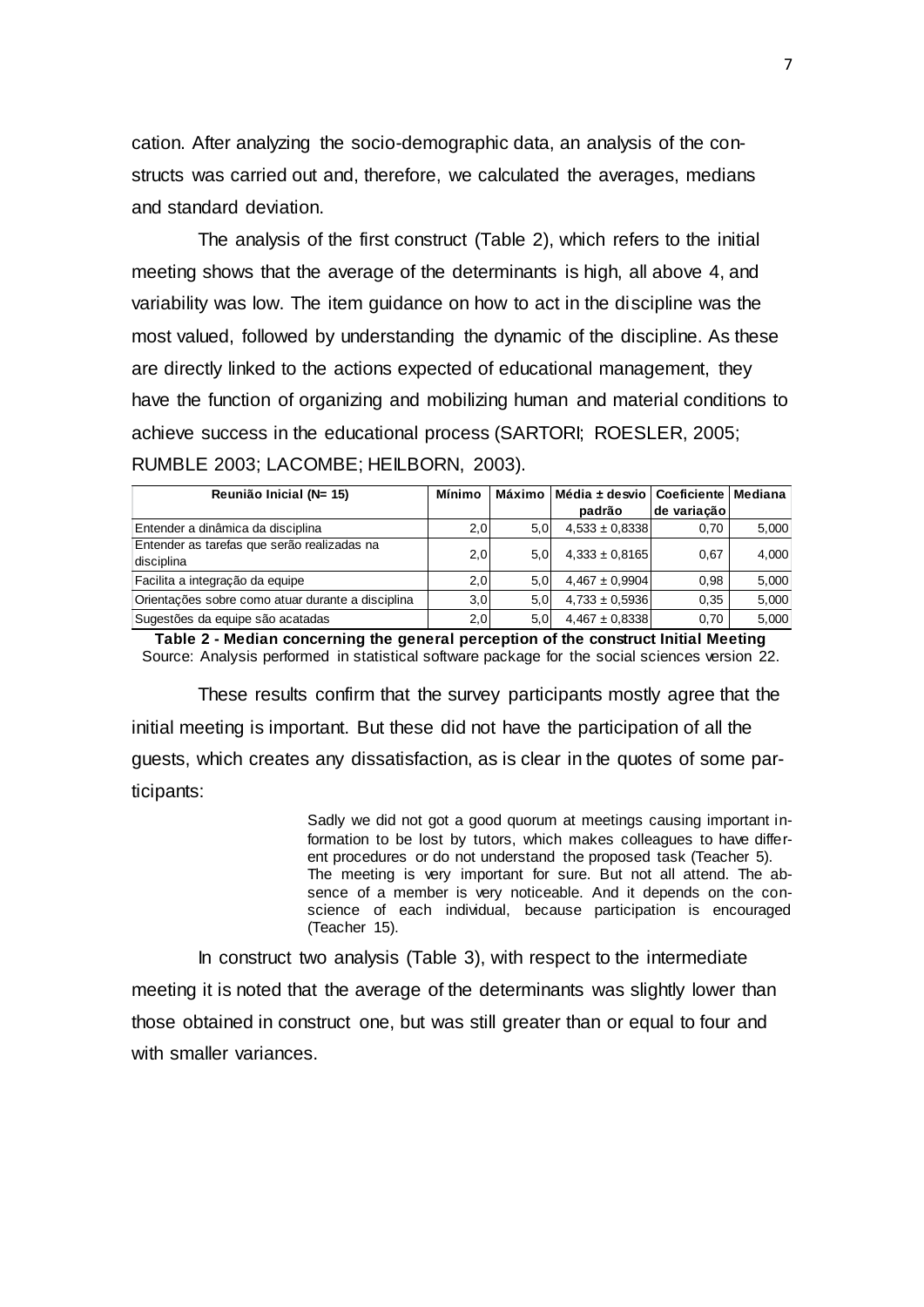| Reunião Intermediária (N= 15)           | Mínimo |                  | Máximo   Média ± desvio   Coeficiente   Mediana |             |       |
|-----------------------------------------|--------|------------------|-------------------------------------------------|-------------|-------|
|                                         |        |                  | padrão                                          | de variação |       |
| Verificar andamento da disciplina       | 2,0    | 5.0 <sub>1</sub> | $4.2 \pm 0.9411$                                | .886        | 4,000 |
| Conhecer melhor a turma                 | 2,0    | 5.0 <sub>1</sub> | $4.067 \pm 0.9612$                              | .924        | 4,000 |
| Desenvolvimento e dificuldades da turma | 3,0    | 5.0 <sub>l</sub> | $4,267 \pm 0,5936$                              | 0.352       | 4,000 |
| Ocorrência de interdisciplinaridade     | 3,0    | 5.0 <sub>l</sub> | $4.067 \pm 0.7988$                              | .638        | 4,000 |
| Correções no rumo da disciplina         | 3,0    | 5.0 <sub>1</sub> | $4,467 \pm 0,7432$                              | .552        | 5,000 |

| Reunião Intermediária (N= 15)                                                                                                                                                                                                                                | Mínimo        |     | Máximo   Média ± desvio                                                                                                                                                                                                                                                                                                                                                                                                                    | Coeficiente   Mediana |       |
|--------------------------------------------------------------------------------------------------------------------------------------------------------------------------------------------------------------------------------------------------------------|---------------|-----|--------------------------------------------------------------------------------------------------------------------------------------------------------------------------------------------------------------------------------------------------------------------------------------------------------------------------------------------------------------------------------------------------------------------------------------------|-----------------------|-------|
|                                                                                                                                                                                                                                                              |               |     | padrão                                                                                                                                                                                                                                                                                                                                                                                                                                     | de variação           |       |
| Verificar andamento da disciplina                                                                                                                                                                                                                            | 2,0           | 5,0 | $4,2 \pm 0,9411$                                                                                                                                                                                                                                                                                                                                                                                                                           | ,886                  | 4,000 |
| Conhecer melhor a turma                                                                                                                                                                                                                                      | 2,0           | 5,0 | $4,067 \pm 0,9612$                                                                                                                                                                                                                                                                                                                                                                                                                         | ,924                  | 4,000 |
| Desenvolvimento e dificuldades da turma                                                                                                                                                                                                                      | 3,0           | 5,0 | $4,267 \pm 0,5936$                                                                                                                                                                                                                                                                                                                                                                                                                         | 0,352                 | 4,000 |
| Ocorrência de interdisciplinaridade                                                                                                                                                                                                                          | 3,0           | 5,0 | $4,067 \pm 0,7988$                                                                                                                                                                                                                                                                                                                                                                                                                         | ,638                  | 4,000 |
| Correções no rumo da disciplina                                                                                                                                                                                                                              | 3,0           | 5,0 | $4,467 \pm 0,7432$                                                                                                                                                                                                                                                                                                                                                                                                                         | ,552                  | 5,000 |
| Table 3 - Median regarding the perception of the construct Intermediate Meeting<br>Source: Analysis performed in statistical software package for the social sciences version 22.                                                                            |               |     |                                                                                                                                                                                                                                                                                                                                                                                                                                            |                       |       |
| The most valued item in the intermediate meeting was the opportunity                                                                                                                                                                                         |               |     |                                                                                                                                                                                                                                                                                                                                                                                                                                            |                       |       |
| to correct the course of the discipline, which is quoted by Nunes, Nobre and                                                                                                                                                                                 |               |     |                                                                                                                                                                                                                                                                                                                                                                                                                                            |                       |       |
| Passos (2013) as the main purpose of the meeting. For the subjects the ab-                                                                                                                                                                                   |               |     |                                                                                                                                                                                                                                                                                                                                                                                                                                            |                       |       |
| sence of some participants at the meeting have impaired the effectiveness of it.                                                                                                                                                                             |               |     |                                                                                                                                                                                                                                                                                                                                                                                                                                            |                       |       |
| Yet they consider it equally important and think it could be done online.                                                                                                                                                                                    |               |     |                                                                                                                                                                                                                                                                                                                                                                                                                                            |                       |       |
| (Teacher 3).<br>(Tutor 7).                                                                                                                                                                                                                                   |               |     | It is important because the problems are raised and the issues fixed<br>In fact I do not see much point to that meeting, I think the adjustments<br>in the course and monitoring are needed yes, but that we can do via<br>e-mail.Or, not an in-person meeting, but a scheduled meeting via<br>Skype to exchange ideas on the progress of the class and activities,<br>this way we can communicate and check situations that can be solved |                       |       |
| In construct three (Table 4), which refers to the final meeting it appears                                                                                                                                                                                   |               |     |                                                                                                                                                                                                                                                                                                                                                                                                                                            |                       |       |
| that the determinants average was very close to those obtained in construct one                                                                                                                                                                              |               |     |                                                                                                                                                                                                                                                                                                                                                                                                                                            |                       |       |
| and also had small variances. The items with higher average were to solve ac-                                                                                                                                                                                |               |     |                                                                                                                                                                                                                                                                                                                                                                                                                                            |                       |       |
| ademic pendencies and to support the next openings of the discipline with in-                                                                                                                                                                                |               |     |                                                                                                                                                                                                                                                                                                                                                                                                                                            |                       |       |
| formation, these actions related to management of DE.                                                                                                                                                                                                        |               |     |                                                                                                                                                                                                                                                                                                                                                                                                                                            |                       |       |
| Reunião Final (N= 15)                                                                                                                                                                                                                                        | <b>Mínimo</b> |     | Máximo   Média ± desvio   Coeficiente   Mediana<br>padrão                                                                                                                                                                                                                                                                                                                                                                                  | de variação           |       |
| Sanar pendências administrativas                                                                                                                                                                                                                             | 3,0           | 5,0 | $4,333 \pm 0,6172$                                                                                                                                                                                                                                                                                                                                                                                                                         | ,381                  | 4,000 |
| Sanar pendências acadêmicas                                                                                                                                                                                                                                  | 3,0           | 5,0 | $4,6 \pm 0,6325$                                                                                                                                                                                                                                                                                                                                                                                                                           | ,400                  | 5,000 |
| Reflexões sobre os resultados obtidos                                                                                                                                                                                                                        | 2,0           | 5,0 | $4,4 \pm 0,9103$                                                                                                                                                                                                                                                                                                                                                                                                                           | 0,829                 | 5,000 |
| Feedbacks para as próximas disciplinas                                                                                                                                                                                                                       | 1,0           | 5,0 | $4,333 \pm 1,1127$                                                                                                                                                                                                                                                                                                                                                                                                                         | 1,238                 | 5,000 |
| Subsídios para próximas ofertas                                                                                                                                                                                                                              | 4,0           | 5,0 | $4,733 \pm 0,4577$                                                                                                                                                                                                                                                                                                                                                                                                                         | ,210                  | 5,000 |
| Table 4 Medians concerning the general perception of the construct Final Meeting<br>Source: Analysis performed in statistical software package for the social sciences version 22.<br>One can see that for the research participants the final meeting is as |               |     |                                                                                                                                                                                                                                                                                                                                                                                                                                            |                       |       |
| important as the others. It is also clear that the absence of some participants                                                                                                                                                                              |               |     |                                                                                                                                                                                                                                                                                                                                                                                                                                            |                       |       |
| affect the expected results and several participants think that the same could be                                                                                                                                                                            |               |     |                                                                                                                                                                                                                                                                                                                                                                                                                                            |                       |       |
| done in online form, as seen in the following statements.                                                                                                                                                                                                    |               |     |                                                                                                                                                                                                                                                                                                                                                                                                                                            |                       |       |
| issues for subsequent classes / courses (Profess 3).<br>That is truly an essential meeting so that tutors can expose problems                                                                                                                                |               |     | In my opinion it is the most important of all, for in it we learn and solve                                                                                                                                                                                                                                                                                                                                                                |                       |       |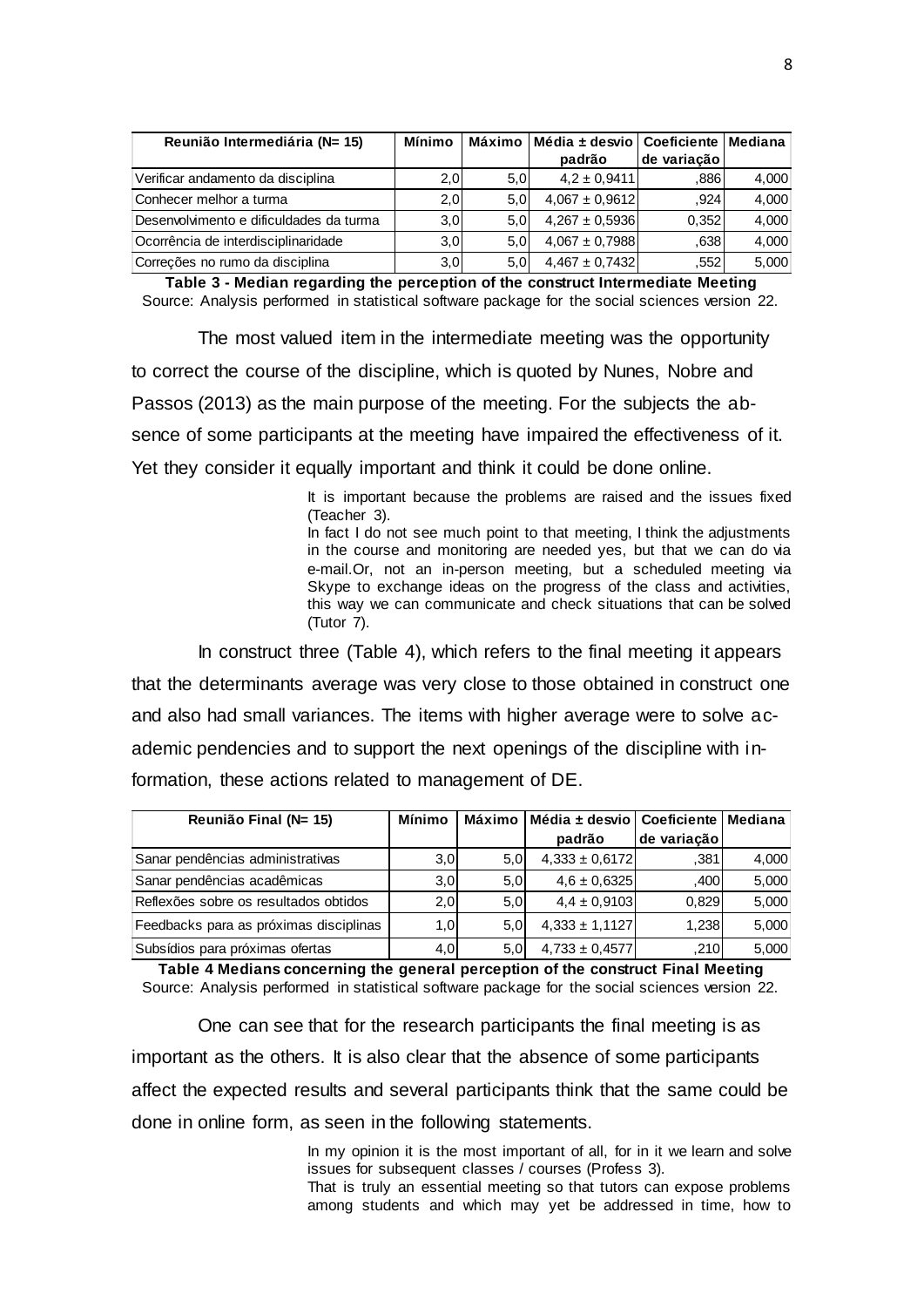avoid failures and other pending situations. One way of integrating all to evaluate the discipline, even enabling an analysis to be used by the next editions (Tutor 6). We still have difficulties to finish the discipline in that meeting. I think a more direct work with tutors and teachers in order to reach the final evaluation with all results concluded the final meeting gets more productive (Tutor 8).

Some team members highlight the initial meeting, other intermediate, but it is evident the importance given to these three moments for reflection, exchange of experiences and the search for solutions together, which according to Bernardi et al (2013) should be a concern of managers of distance learning courses, and aimed at boosting the relations within a new concept of educational organization seeking to achieve participation and integration between those involved in the educational process.

In the case of PCE course, the subjects are planned and executed in an interdisciplinary way, such meetings positively impact the teaching and learning process, ensuring greater integration of the team.

#### **7. Conclusion**

The realization of support meetings is an innovative practice for the management of DE, since often this practice is not common given this mode characteristics.

This practice has been tested and evaluated by the team of PCE for four years and, as seen, for the multidisciplinary team its realization is effective in improving the performance of subjects and facilitate interaction among staff, allowing with their feedbacks improvements in the course subjects execution, as well as a better understanding of the classes for planning future disciplines, improving the interaction of the multidisciplinary team and the interdisciplinarity.

It is worth mentioning here that most think these meetings are impaired when there is the absence of some of the team members and also that some of them could be carried out online, which could guarantee greater participation.

The research subjects point out that those moments are also important to promote a reflection on the pedagogical practice of teachers, tutors and the team as a whole.